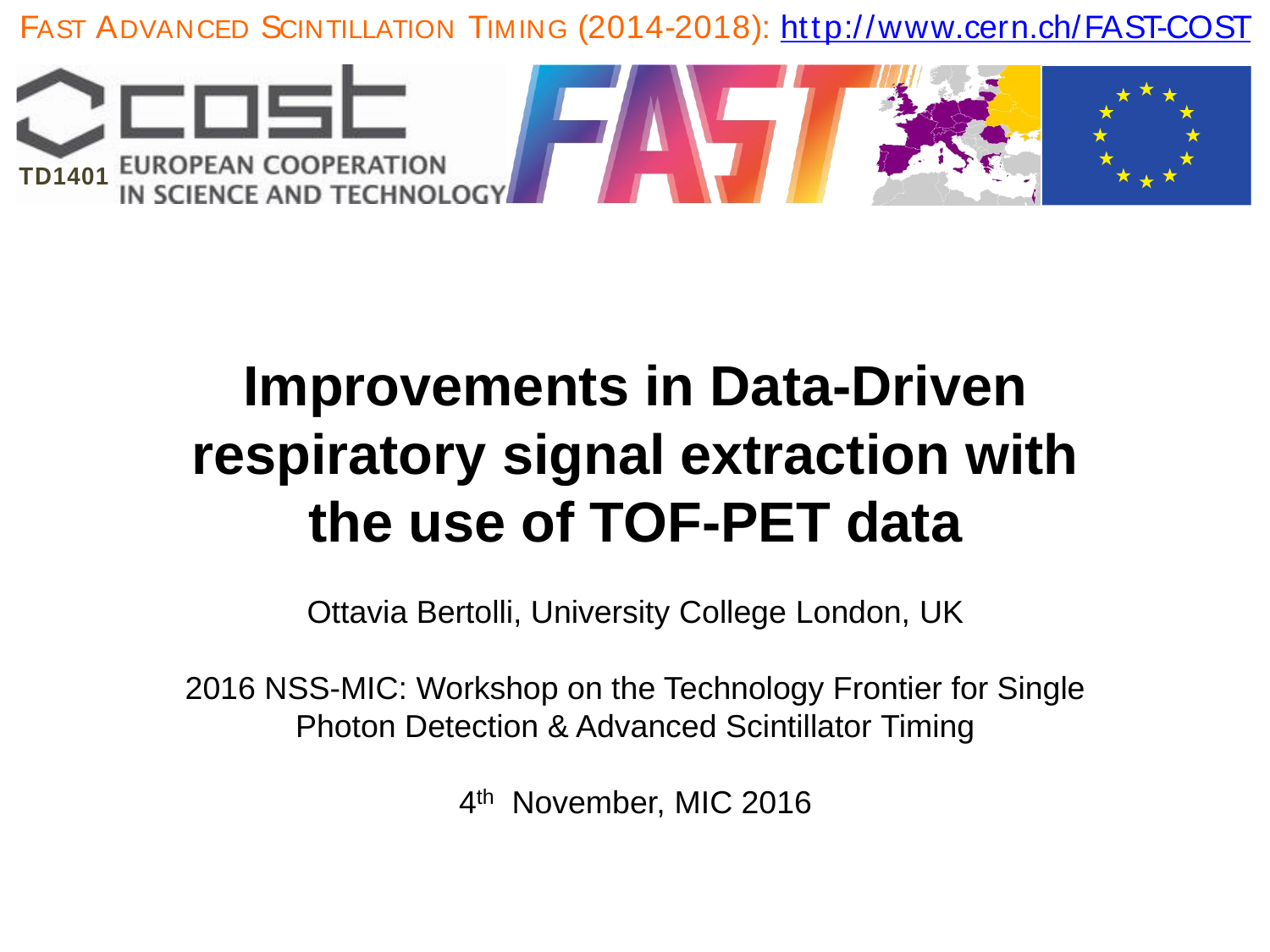## **Introduction**

#### **Respiratory motion results in blurring, degrading PET image quality and quantification:**

- overestimation of the lesion size and volume;
- underestimation of lesion uptake;
- potential attenuation correction artefacts due to mismatch between images.

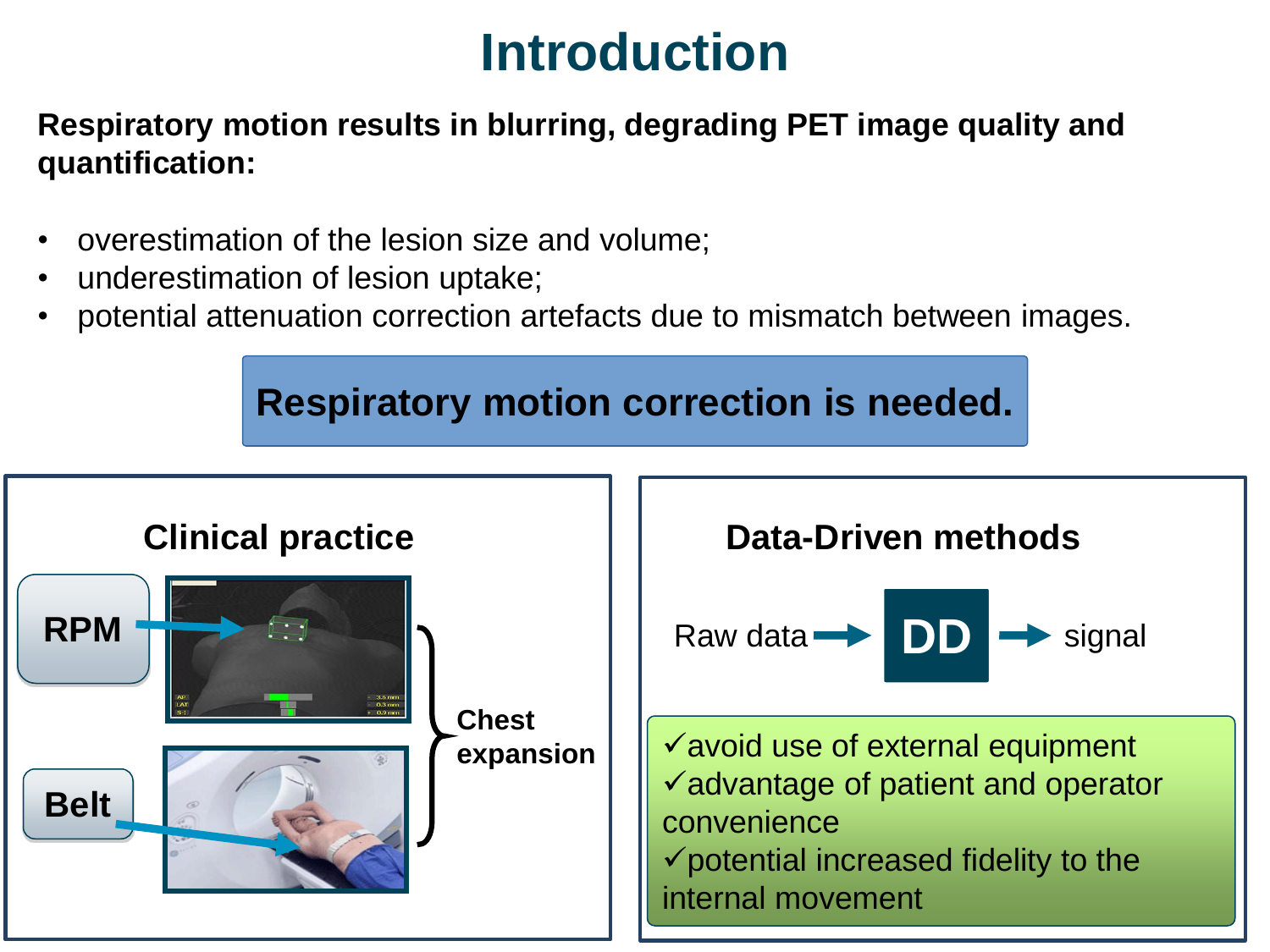#### Data-Driven method: PCA **Principal Component Analysis**

PCA is a general technique to describe the data as a combination of factors (**Principal Components**), that are ordered to explain **the maximum variation** in the data. The first factor will thus describe the biggest change in the data.



$$
\boldsymbol{p}_k = \boldsymbol{p}_1, \boldsymbol{p}_2, \boldsymbol{p}_3, \ldots
$$

usually one of the first three PCs is representative of the respiratory motion, and its corresponding weight factor  $w_k$  is chosen as the **respiratory trace.**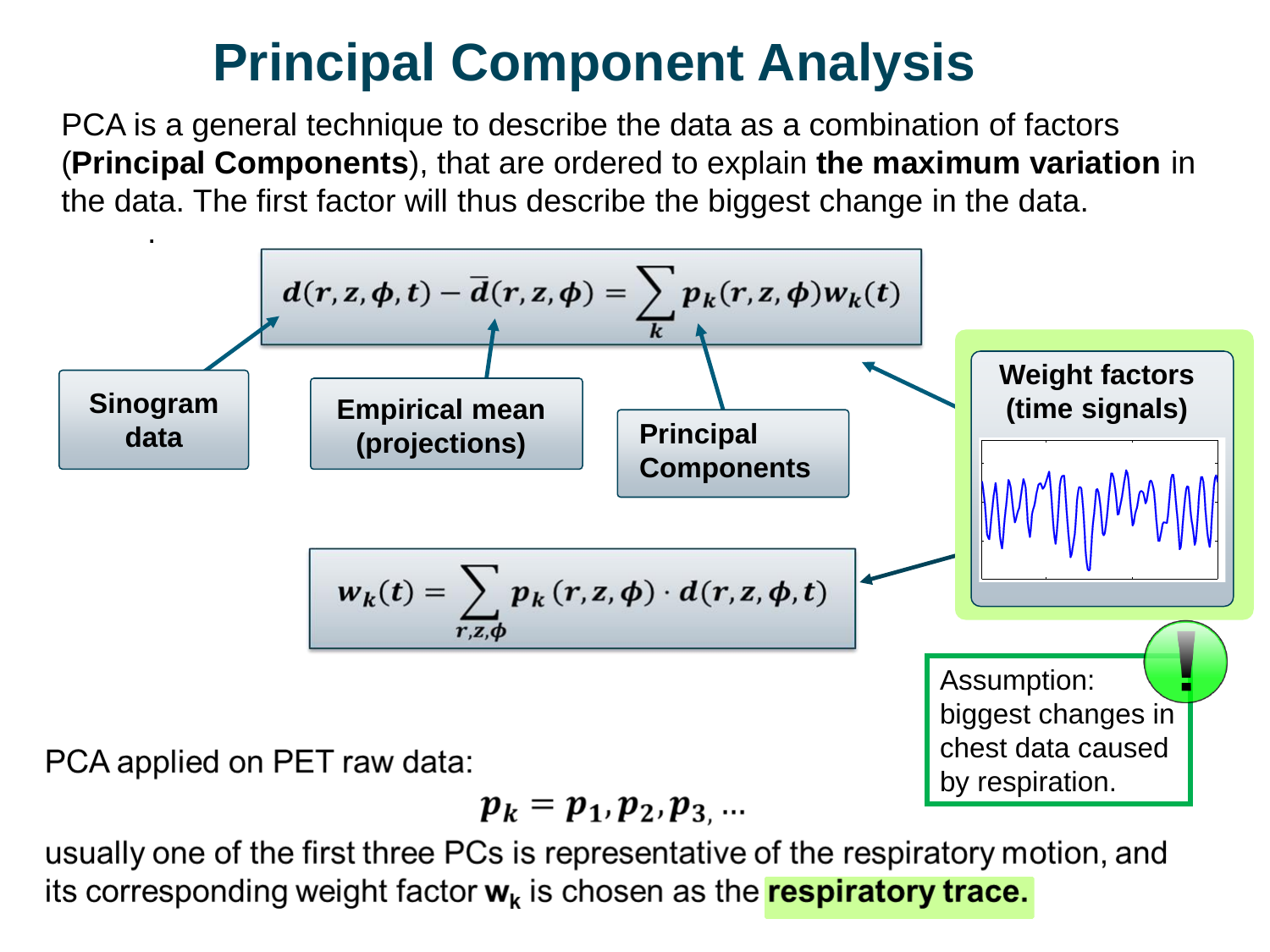## **Respiratory motion**

PCA on PET raw data, chest bed position  $\rightarrow$  consider the first 3 PCs





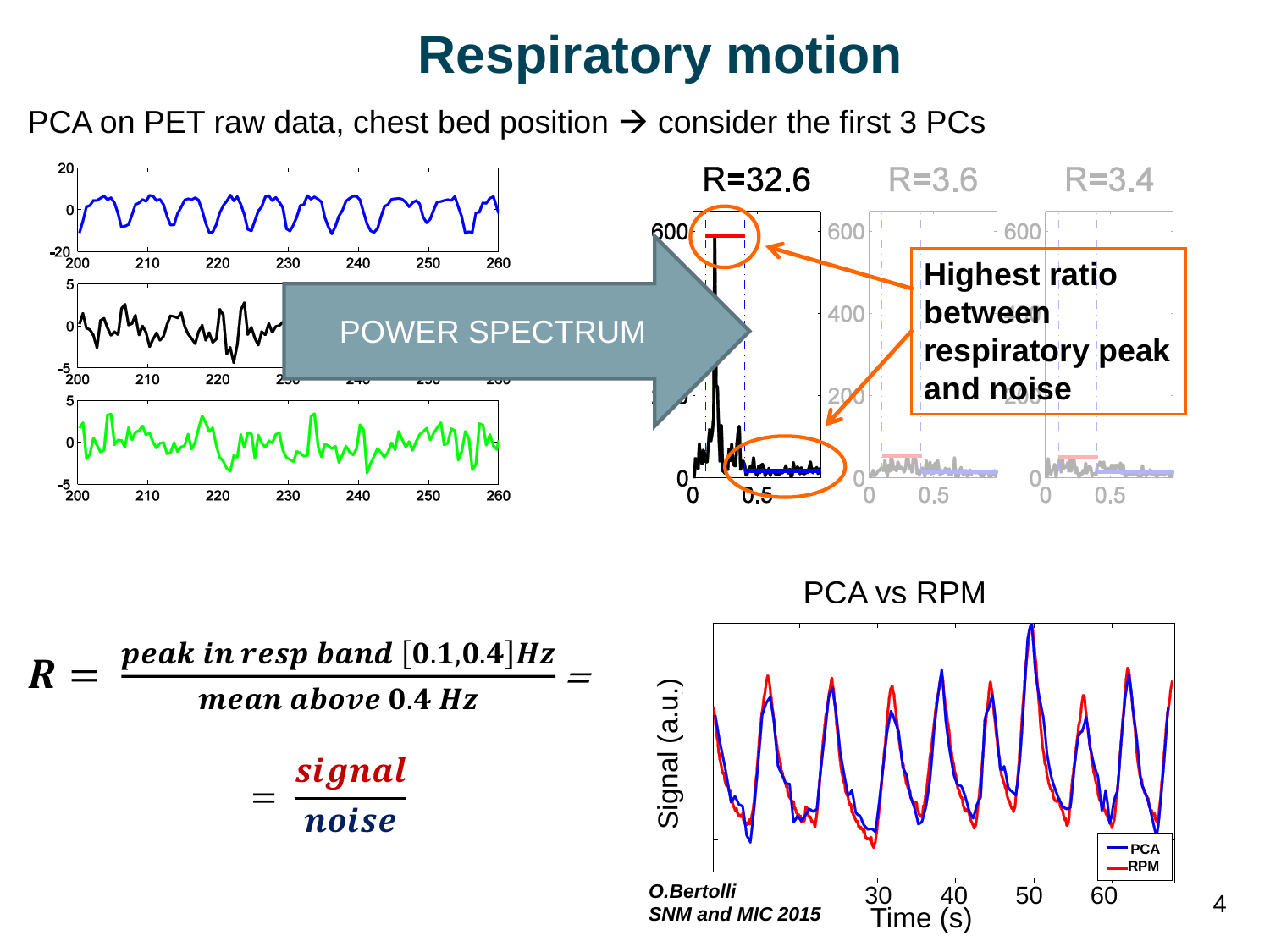#### **Exploiting Time-of-Flight information** Time-of-Flight PET

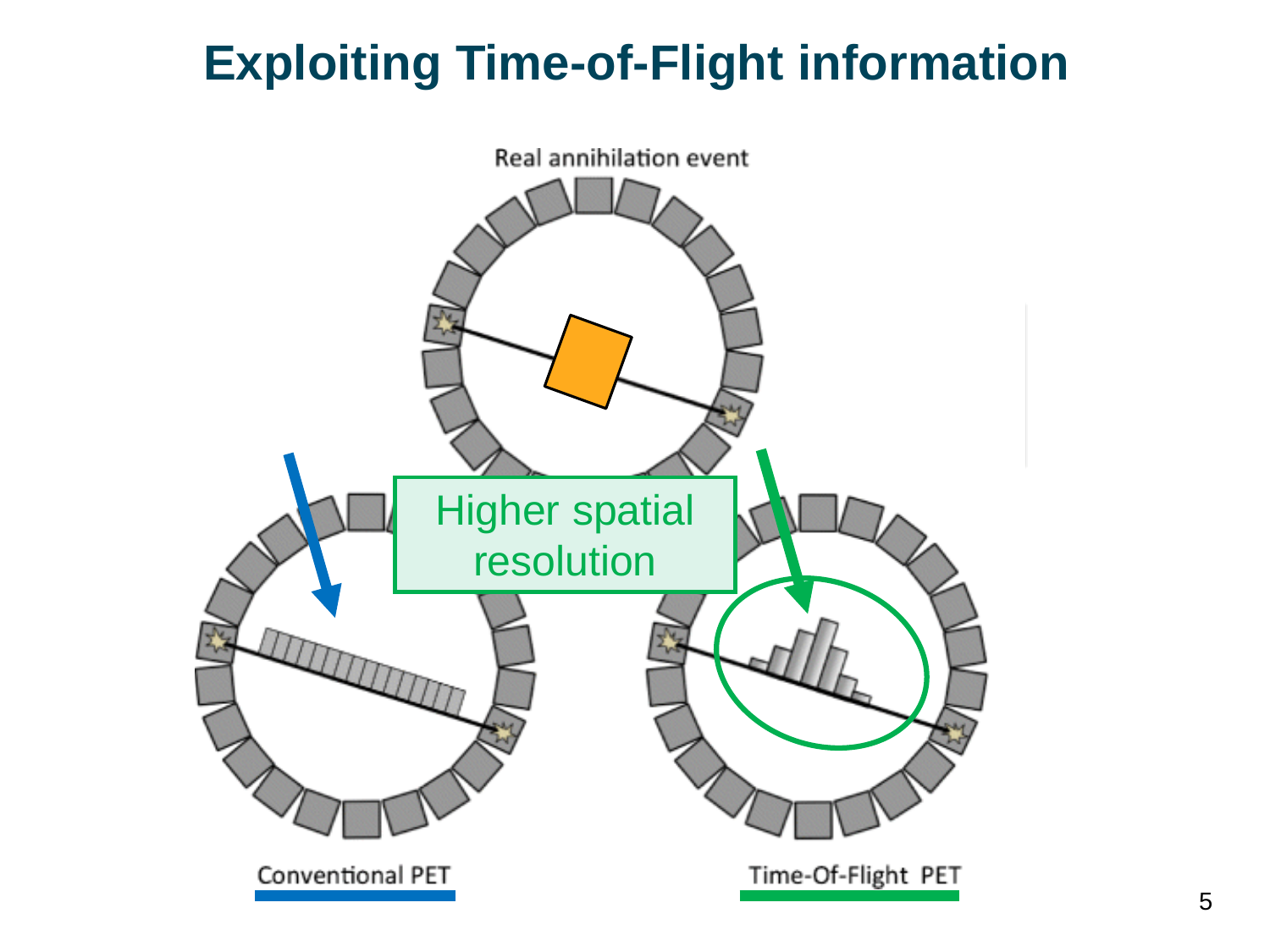# **Selecting TOF bins for PCA**

•Different areas of the acquired data contribute to the respiratory signal to a different extent (center of the body, arms, etc..).

•**TOF information** allows us to **distinguish** between events that were generated in different regions of the FOV, **by selecting the TOF bins.**

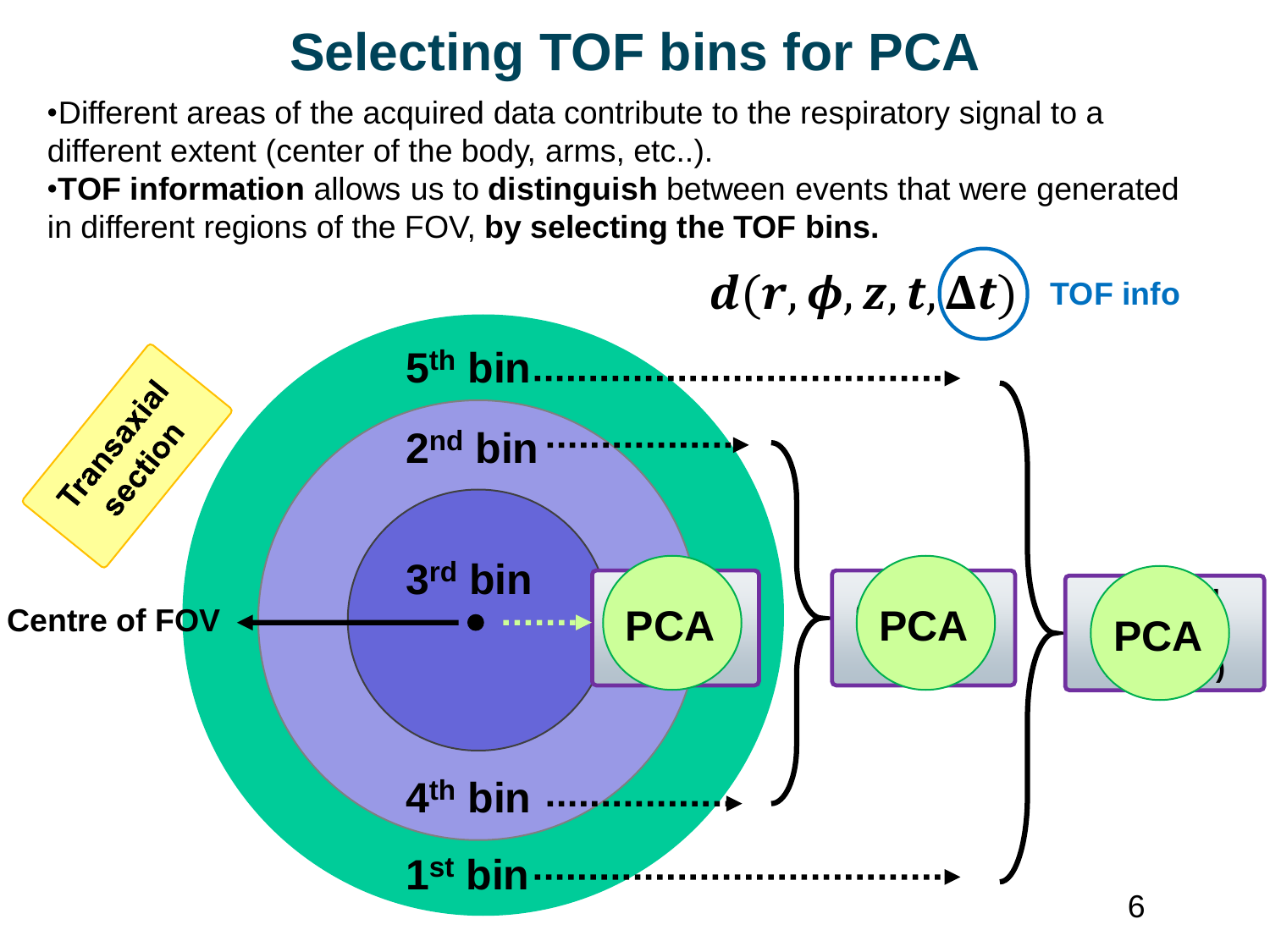## **Evaluation**

### **Data:**

- 16 FDG oncology patients datasets, 3D listmode, GE Discovery 690 PET/CT;
- only the **chest bed position** was utilized (duration of 360 s);
- 550 ps TOF resolution, data acquired in **55 TOF bins of 89 ps width**;
- acquisitions were monitored by the RPM device;
- listmode files were unlisted with time frame duration of **500 ms into** non-TOF and TOF sinograms with a **total number of TOF bins of 5 or 11** (in which case, 11 and 5 TOF bins respectively were summed together).
- for the TOF-sinograms, PCA was also selectively applied on bins corresponding to areas equidistant from the centre.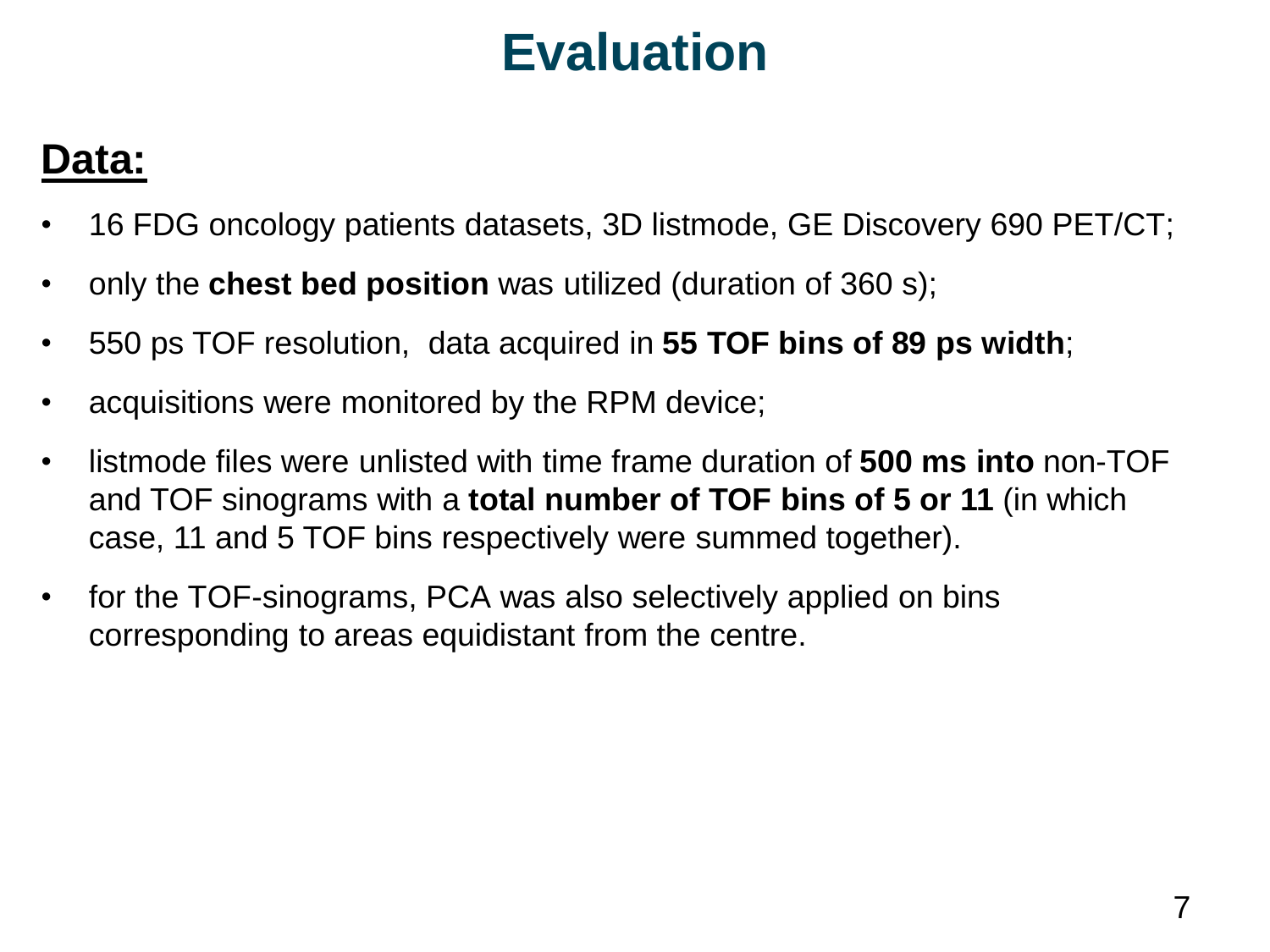## **Results**

#### **Non-TOF vs TOF**



|                                                   | non-TOF         | 5 TOF           | <b>11 TOF</b>   |
|---------------------------------------------------|-----------------|-----------------|-----------------|
| R                                                 | $21 \pm 11$     | $26 \pm 11$     | $27 \pm 12$     |
| noise                                             | $180 \pm 62$    | $142 \pm 40$    | $124 \pm 37$    |
| <b>corr RPM</b>                                   | $0.82 \pm 0.14$ | $0.91 \pm 0.08$ | $0.93 \pm 0.06$ |
|                                                   |                 |                 |                 |
| >R increases √ Noise decreases √ Corr increases √ |                 |                 |                 |

#### **Selection of TOF bins**

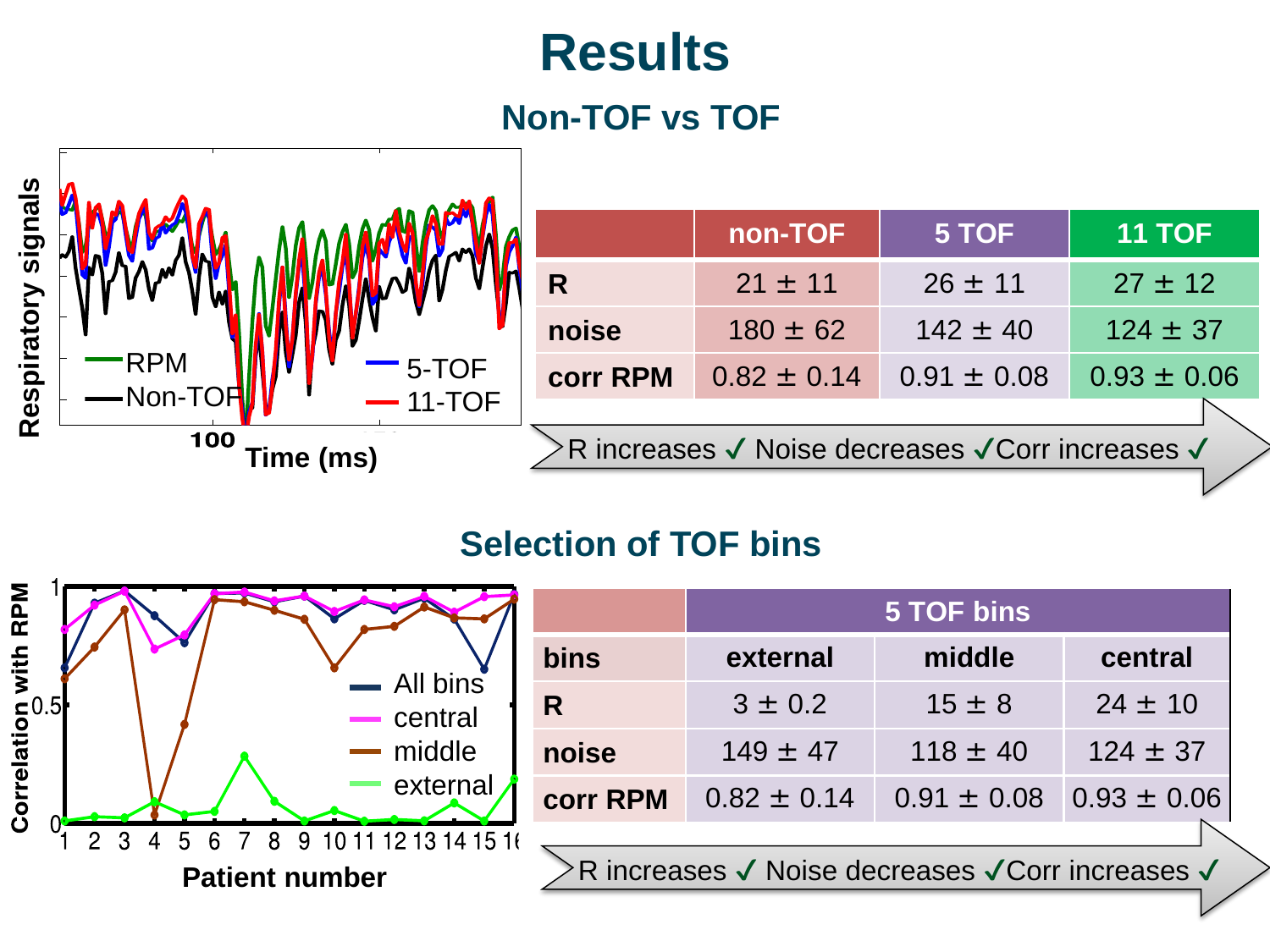## **Conclusions**

- Exploiting the **TOF information** through rebinning the data into TOF sinograms evidently **improved the performance of PCA**.
- By selecting the **central TOF bins**, respiratory signals can be extracted directly from the **areas mostly affected by motion**, lowering the noise in the obtained signal.

#### **Future developments:**

• To further improve the selection of the area of interest for the application of **PCA**.